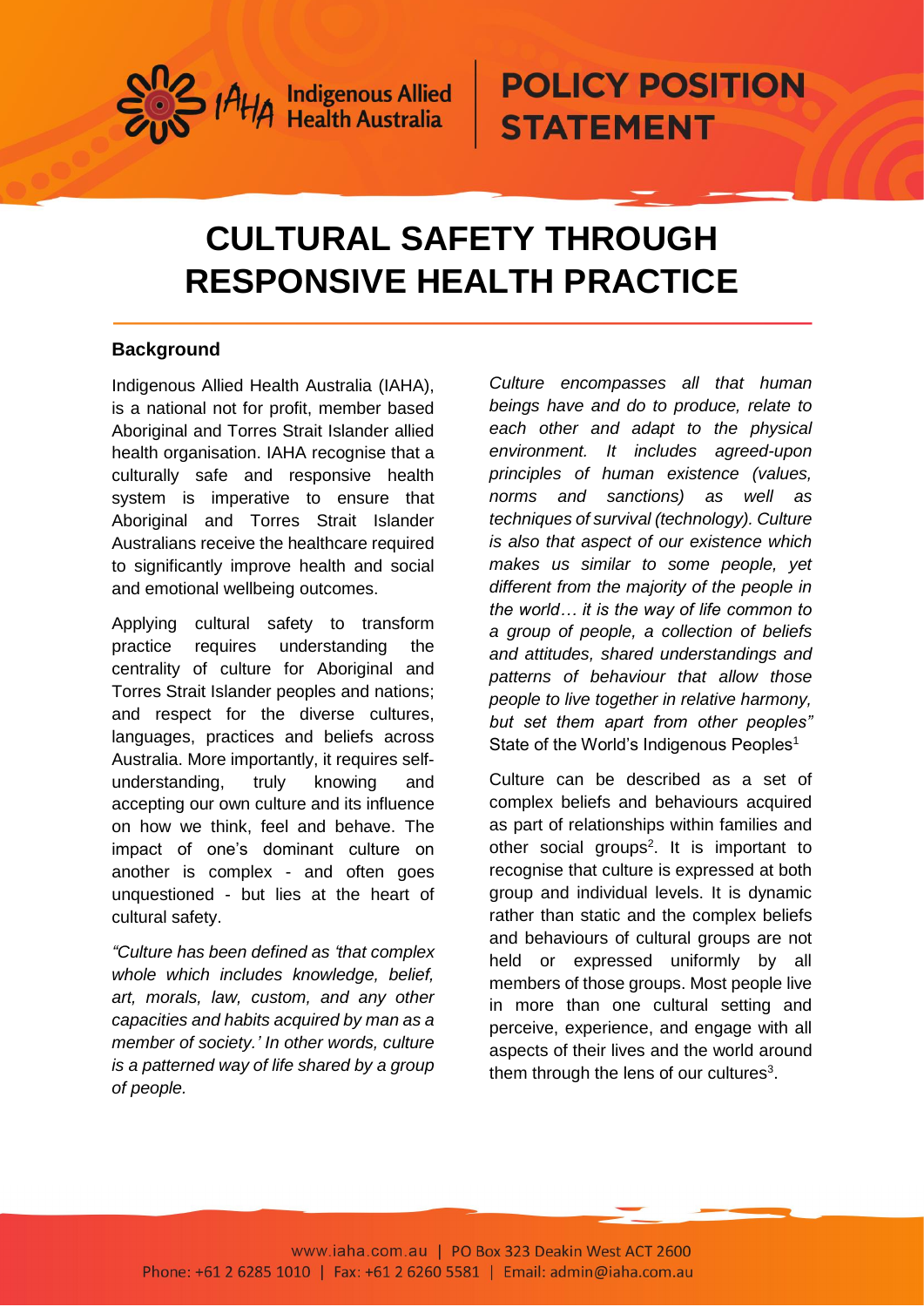

### **CULTURAL SAFETY THROUGH RESPONSIVE HEALTH PRACTICE**

#### **Cultural Safety**

It is well recognised that people who live or work within a culture other than their own need to recognise that their own beliefs and behaviours (i.e. 'culture') will have an impact upon their treatment and care of, or service provision to, their clientele. Cultural safety represents a key philosophical shift from providing a service regardless of difference to providing care that takes account of peoples' unique needs. It requires all people to undertake an ongoing process of self‐reflection and cultural self‐ awareness and an acknowledgement of how these impact on interactions and service delivery.

Cultural safety is central to Aboriginal and Torres Strait Islander peoples and their relationships with the health system. Cultural safety describes a state, where people are enabled and feel they can access health care that suits their needs, are able to challenge personal or institutional racism (when they experience it), establish trust in services, and expect effective, quality care.

The process of seeking cultural safety, like most forms of study and development, is lifelong. It is the receiver of services who determines whether the service is culturally safe or not. Cultural safety is experienced by Aboriginal and Torres Strait Islander

people when individual cultural ways of being, preferences and strengths are identified and included in policies, processes, planning, delivery, monitoring and evaluation.

Critically, cultural safety does not necessarily require the study of any culture other than one's own: it is essentially about being open‐minded and flexible in attitudes towards others. Identifying what makes others different is simple – however, understanding our own culture and its influence on how we think, feel and behave is much more complex, and often goes unquestioned.

*"Cultural safety is a philosophy of practice that is about how a person does something, not what they do, in order to not engage in unsafe cultural practice that '… diminishes, demeans or disempowers the cultural identity and wellbeing of an individual<sup>4</sup> "*

The effective care of a person/family from another culture requires a health care provider to have undertaken a process of reflection on their own cultural identity and recognise the impact of the health care professionals' culture on their practice.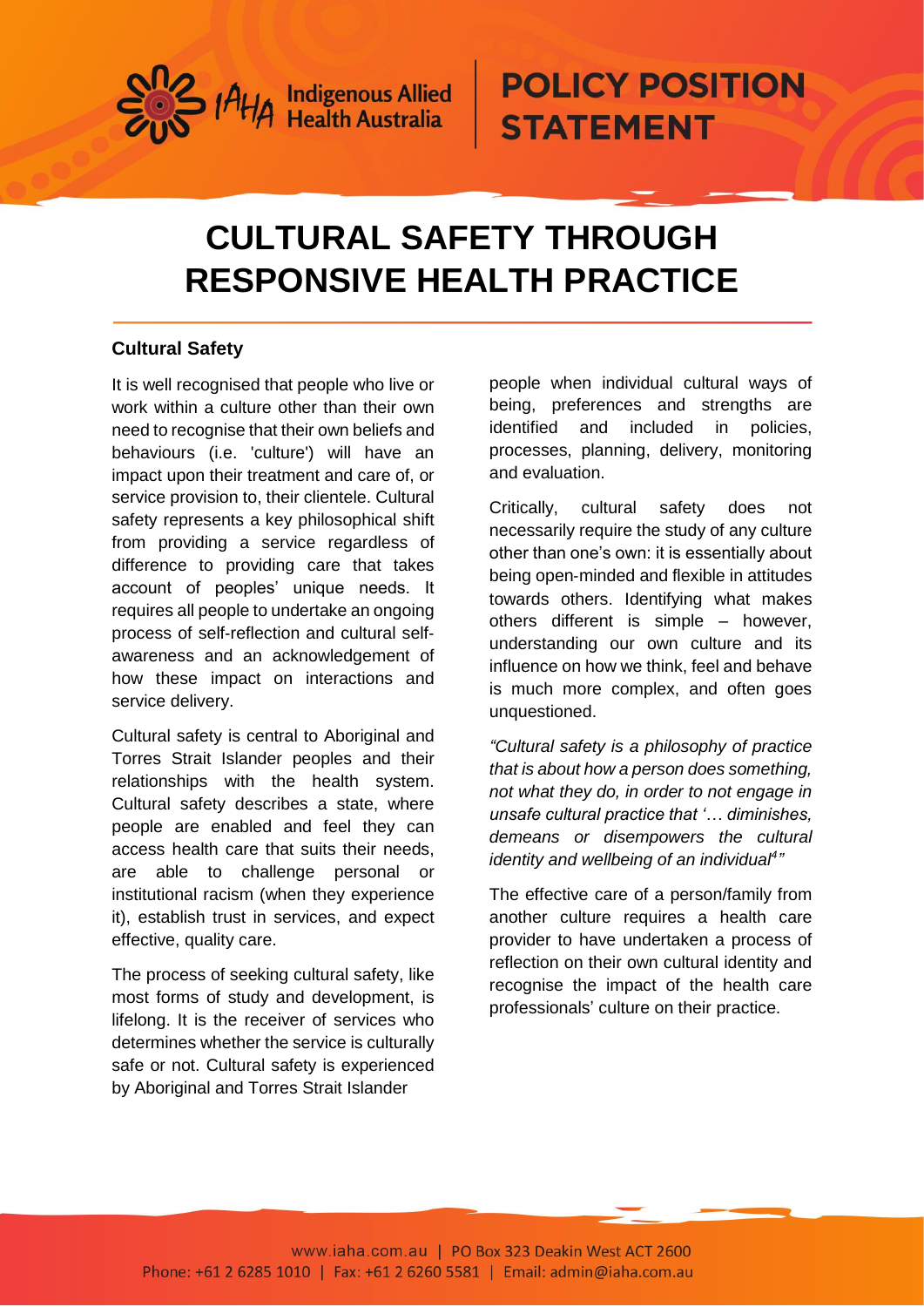

### **CULTURAL SAFETY THROUGH RESPONSIVE HEALTH PRACTICE**

If cultural safety describes the state we are aiming to reach – safe, accessible, personoriented and informed care – cultural responsiveness is the practice to enable it.

#### **Cultural Responsiveness**

Cultural responsiveness is the active approach taken by individuals, organisations and systems to promote and maintain cultural safety. Cultural responsiveness is a term that has origins in Canada and North America and is a relative of the earlier work of transcultural nursing and the later work of cultural competency. 5

IAHA has listened, discussed, debated and shaped cultural responsiveness as strengths-based, action-orientated approaches that enable Aboriginal and Torres Strait Islander people to experience cultural safety. It is a negotiated process of what constitutes culturally safe health care as decided by the recipient of that care. It is about the centrality of culture and how that shapes individuals, their worldviews, values, beliefs, attitudes, and interactions with others. It requires strengths-based approaches and recognises that if culture is not factored into health care and treatment, the quality and probable impact of that care and treatment is likely to be diminished. Cultural responsiveness is needed to transform systems and how health care providers and individual health practitioners work to deliver and maintain

culturally safe and effective care. It is innately transformative and must incorporate knowledge (knowing), selfknowledge and behaviour (being) and action (doing). It is about the approaches we take in engaging with people and how we act to embed what we learn in practice. This requires genuine dialogue to improve practice and health outcomes. Cultural responsiveness is the means by which we achieve, maintain and govern cultural safety.

Culturally responsive care is about the 'centrality' of culture to people's identity and working with them to determine what is culturally safe care for them as individuals. It goes far beyond notions of cultural awareness and cultural respect.

The emphasis on action in cultural responsiveness cannot be overstated: it is not enough to be well motivated or understand the need for change. Many of the architects and agents of policies designed to 'improve' Aboriginal and Torres Strait Islander health and wellbeing will have understood the symptoms and extent of disadvantage they sought to address. The inadequacy of many approaches is rooted in assumption, notions of cultural superiority and, often, well-meaning but culturally self-referenced approaches. Cultural responsiveness goes beyond knowing change is needed, to enabling safe approaches that deliver genuine impact.